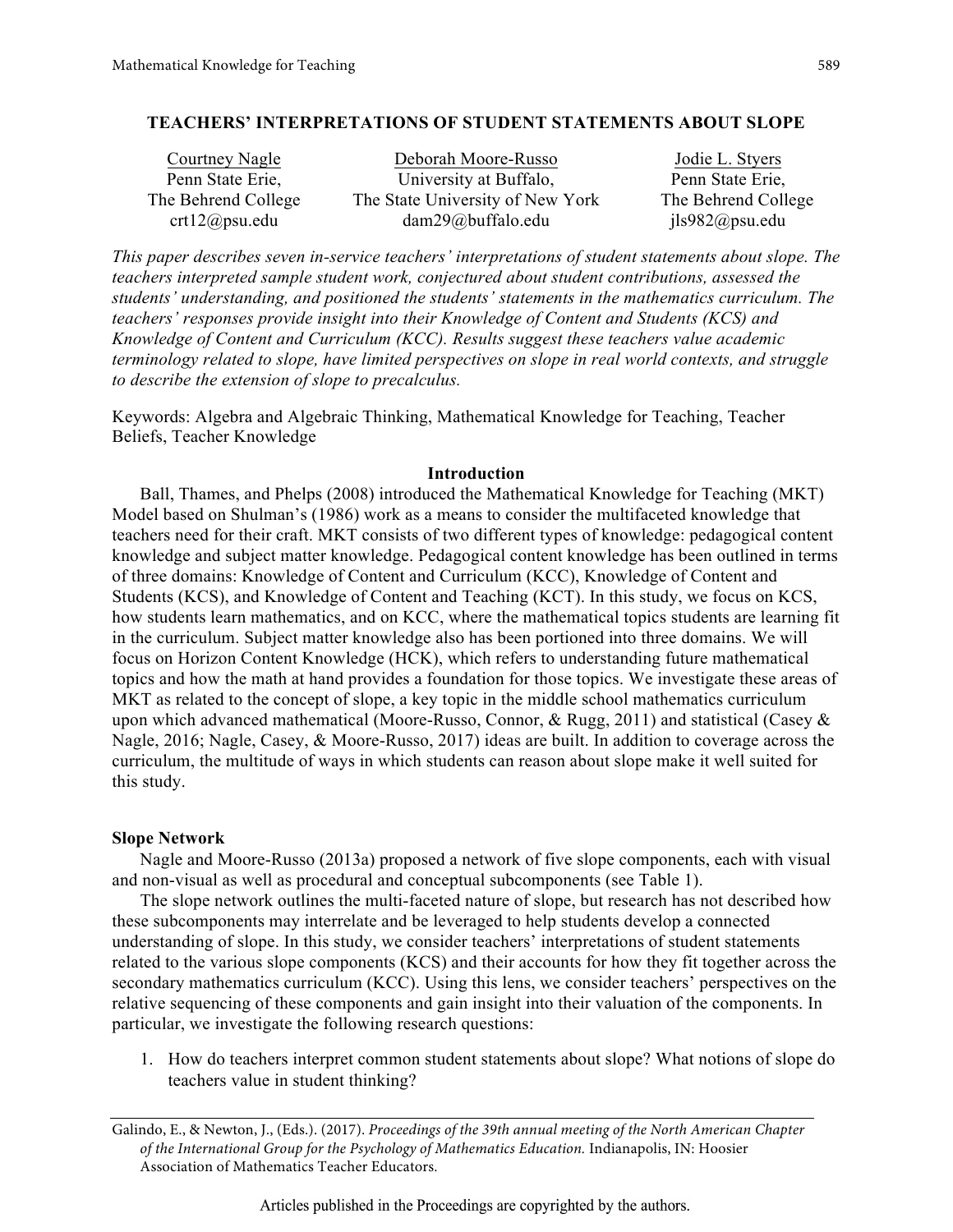2. What are teachers' perceptions of how the notion of slope is developed across the secondary curriculum?

| <b>Slope</b>           | Description                                                                                                     | Subcomponents (shown as subscripts)<br>$v = visual$ , n = nonvisual, p = procedural, c = conceptual                                                                                     |                                                                                                                                                                                    |  |  |  |  |  |  |  |
|------------------------|-----------------------------------------------------------------------------------------------------------------|-----------------------------------------------------------------------------------------------------------------------------------------------------------------------------------------|------------------------------------------------------------------------------------------------------------------------------------------------------------------------------------|--|--|--|--|--|--|--|
| Component              |                                                                                                                 |                                                                                                                                                                                         |                                                                                                                                                                                    |  |  |  |  |  |  |  |
| Ratio                  | Slope viewed as a<br>ratio; extends to<br>explain why linear<br>behavior results in a                           | $R_{v,p}$ : rise/run or vertical<br>change over horizontal<br>change<br>$R_{n,p}$ : change in y over change                                                                             | $R_{v,c}$ : similarity of slope triangles yields a<br>constant ratio of rise/run regardless of<br>the position on the graph<br>$R_{n,c}$ : constant rate of change between         |  |  |  |  |  |  |  |
|                        | constant ratio.                                                                                                 | in x; $(y_2-y_1/x_2-x_1)$                                                                                                                                                               | two covarying quantities; equivalence<br>class of ratios thus a function                                                                                                           |  |  |  |  |  |  |  |
| Behavior               | Relates slope to the<br>increasing or<br>decreasing behavior<br>of a linear function or                         | $B_{v,p}$ : increasing (or<br>decreasing) lines have<br>positive (or negative) slope                                                                                                    | $B_{v,c}$ : positive (or negative) rise<br>corresponds to positive (or negative) run<br>for an increasing (or decreasing) line,<br>yielding a positive slope                       |  |  |  |  |  |  |  |
| Indicator              | graph; links sign of<br>the quantity $m$ with<br>the function's or<br>graph's behavior.                         | $B_{n,p}$ : value of <i>m</i> in the<br>equation for a linear function<br>indicates whether $f$ is an<br>increasing $(m>0)$ or<br>decreasing $(m<0)$ function.                          | $B_{n,c}$ : If function f is increasing then f<br>$(x1) < f(x2)$ for every $x1 < x2$ , so<br>$[f(x_2) - f(x_1)]/(x_2-x_1) > 0$ ; similar<br>generalization for decreasing function |  |  |  |  |  |  |  |
| Trig.<br>Conception    | Describes slope in<br>terms of the angle of<br>inclination of a line<br>with a horizontal;<br>extends to relate | $T_{v,p}$ : steepness of a line;<br>slope as the angle of<br>inclination of the line with a<br>horizontal                                                                               | $T_{v,c}$ : the angle of inclination determines<br>the rise/run; a steeper line has a greater<br>rise per given run than a less steep line                                         |  |  |  |  |  |  |  |
|                        | steepness to the<br>tangent of the angle<br>of inclination.                                                     | $T_{n,p}$ : slope is calculated as<br>$tan\theta$ where $\theta$ is the angle of<br>inclination                                                                                         | $T_{n,c}$ : the angle of inclination determines<br>the ratio of $(y_2-y_1/x_2-x_1)$ , which is<br>equivalent to tanθ.                                                              |  |  |  |  |  |  |  |
| Determining            | Property that<br>determines if lines<br>are parallel or<br>perpendicular;<br>property can                       | $D_{v,p}$ : parallel (perpendicular)<br>lines have the same<br>(negative reciprocal) slope;<br>slope and point determine<br>unique line                                                 | $D_{v,c}$ : parallel lines have the same vertical<br>change for a set horizontal change; may<br>be seen in terms of congruent slope<br>triangles                                   |  |  |  |  |  |  |  |
| Property               | determine a line if a<br>point on the line is<br>also given.                                                    | $D_{n,p}: y_2-y_1/x_2-x_1$ is equal for<br>parallel lines and results in<br>negative reciprocals for<br>perpendicular lines; slope<br>and a point determine a<br>unique linear equation | $D_{n,c}$ : parallel lines have equivalent<br>differences in $y$ values for a set<br>difference in $x$ values, yielding<br>equivalent slope ratios                                 |  |  |  |  |  |  |  |
| Calculus<br>Conception | Limit; derivative; a<br>measure of<br>instantaneous rate of<br>change for any (even                             | $C_{v,p}$ : slope of a curve at a<br>point is the slope of the<br>tangent line to the curve at a<br>given point                                                                         | $C_{v,c}$ : visual interpretation of secant lines<br>approaching tangent line                                                                                                      |  |  |  |  |  |  |  |
|                        | nonlinear) function;<br>tangent line to a<br>curve at a point                                                   | $C_{n,p}$ : derivative f is used to<br>calculate slope of function $f$<br>at a particular point                                                                                         | $C_{n,c}: f'(x) = \lim_{\Delta x \to 0} \frac{f(x + \Delta x) - f(x)}{\Delta x}$ as the<br>average rate of change over increasingly<br>small intervals                             |  |  |  |  |  |  |  |

# **Table 1: Slope Network (adapted from Nagle & Moore-Russo, 2013a)**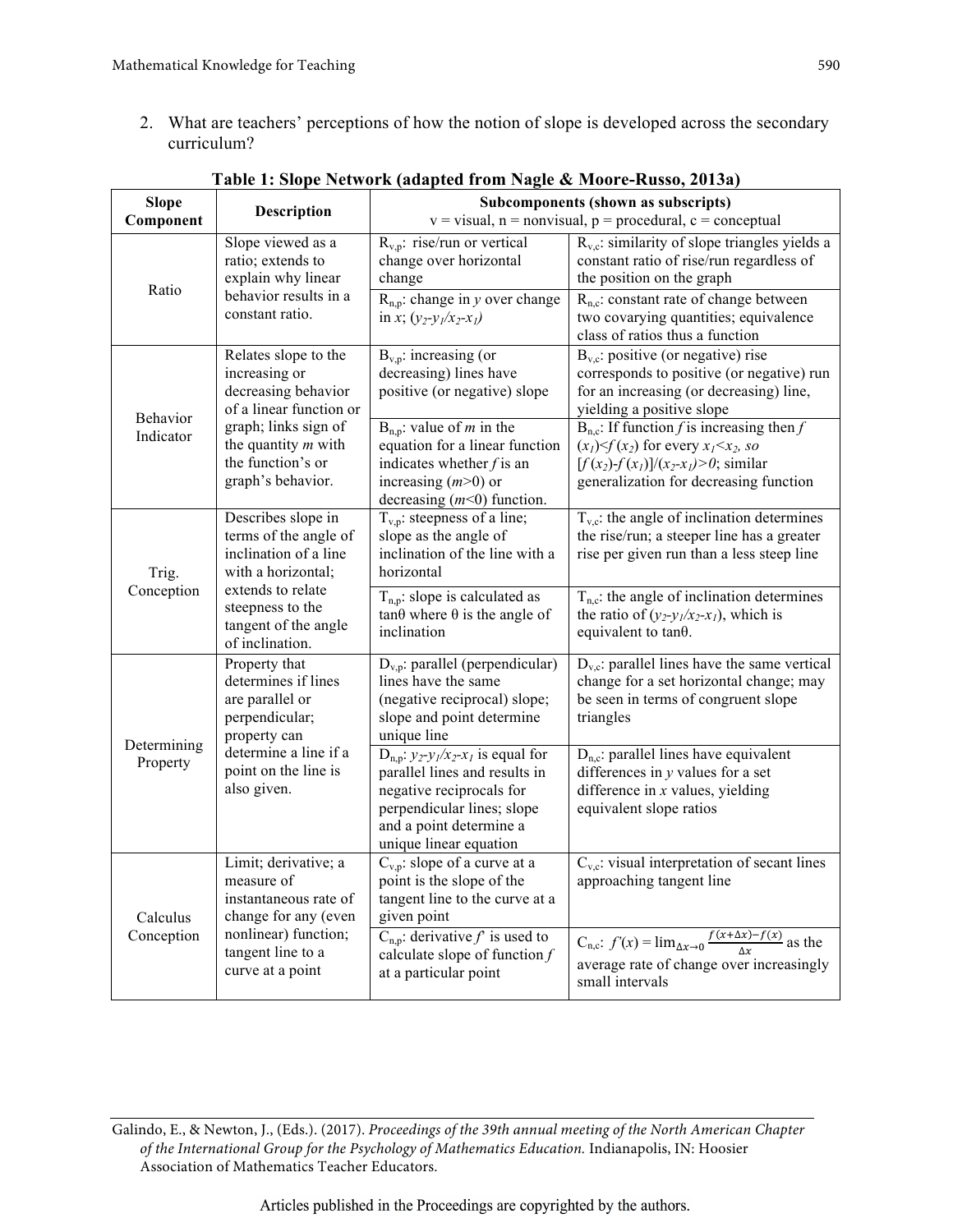# **Methodology**

# **Participants**

Participants included seven secondary mathematics teachers who elected to participate in a funded, year-long professional development cohort focused on promoting conceptual understanding. Of the seven participants, two had fewer than 5 years teaching experience, four teachers had between 5 and 10 years, and one had over 10 years of experience. All teachers reported experience teaching introductory algebra, including the concept of slope.

# **The Tasks**

Prior to the first professional development meeting, each teacher submitted responses to a series of tasks related to slope PCK. The task analyzed in this study is provided below. All teachers in the cohort were emailed the task and given three weeks to complete it. The student statements below were generated by the researchers as typical responses noted in past research.

*As an instructor, you asked each of the students in your class to make a statement about slope. For each student response* [in Table 2]*, please answer all of the following.* 

*a. Provide a visual representation (a graph, an equation, etc.) that you would expect each student could easily have created to accompany her statement about slope.*

*b. If each student had been asked to contribute a problem to a study sheet on slope, provide an example of a problem that each would have been most likely to submit.* 

*c. Using the scale* [in Table 3]*, rate (and justify) each student's understanding of slope.* 

*d. By which level of schooling would you expect each student's response? Explain.*

| <b>Slope Component</b>    | <b>Student Statements Given to Teachers</b>                                                  |  |  |  |  |  |  |  |
|---------------------------|----------------------------------------------------------------------------------------------|--|--|--|--|--|--|--|
|                           | A: Slope is rise divided by run of a graph.                                                  |  |  |  |  |  |  |  |
|                           | B: Slope is found by taking the change in $y$ values divided by the change in $x$<br>values. |  |  |  |  |  |  |  |
| Ratio                     | D: Slope tells the rate of change between two variables, $x$ and $y$ .                       |  |  |  |  |  |  |  |
|                           | K: The slope of a line is constant regardless of which two points on the graph               |  |  |  |  |  |  |  |
|                           | are chosen to calculate the value.                                                           |  |  |  |  |  |  |  |
| <b>Behavior Indicator</b> | J: Slope indicates if a line is increasing, decreasing, or constant.                         |  |  |  |  |  |  |  |
| Determining Property      | I: Slope can be used to determine if lines are parallel or perpendicular.                    |  |  |  |  |  |  |  |
|                           | C: Slope describes the steepness of a line.                                                  |  |  |  |  |  |  |  |
| Trigonometric             | F: Slope is related to a line's angle of inclination with respect to a horizontal            |  |  |  |  |  |  |  |
|                           | line.                                                                                        |  |  |  |  |  |  |  |
| Calculus                  | G: The derivative function tells the slope of a function at a particular time.               |  |  |  |  |  |  |  |
| $Open - No specific$      | E: Slope is represented by $m$ in equations and formulas.                                    |  |  |  |  |  |  |  |
|                           | H: Slope can be used in real world situations.                                               |  |  |  |  |  |  |  |
| component intended        | L: Slope refers to the straightness of a line; the fact a line doesn't curve.                |  |  |  |  |  |  |  |

| Table 2: Student Statements Regarding Slope and Associated Slope Components |  |  |
|-----------------------------------------------------------------------------|--|--|
|-----------------------------------------------------------------------------|--|--|

Galindo, E., & Newton, J., (Eds.). (2017). *Proceedings of the 39th annual meeting of the North American Chapter of the International Group for the Psychology of Mathematics Education.* Indianapolis, IN: Hoosier Association of Mathematics Teacher Educators.

Articles published in the Proceedings are copyrighted by the authors.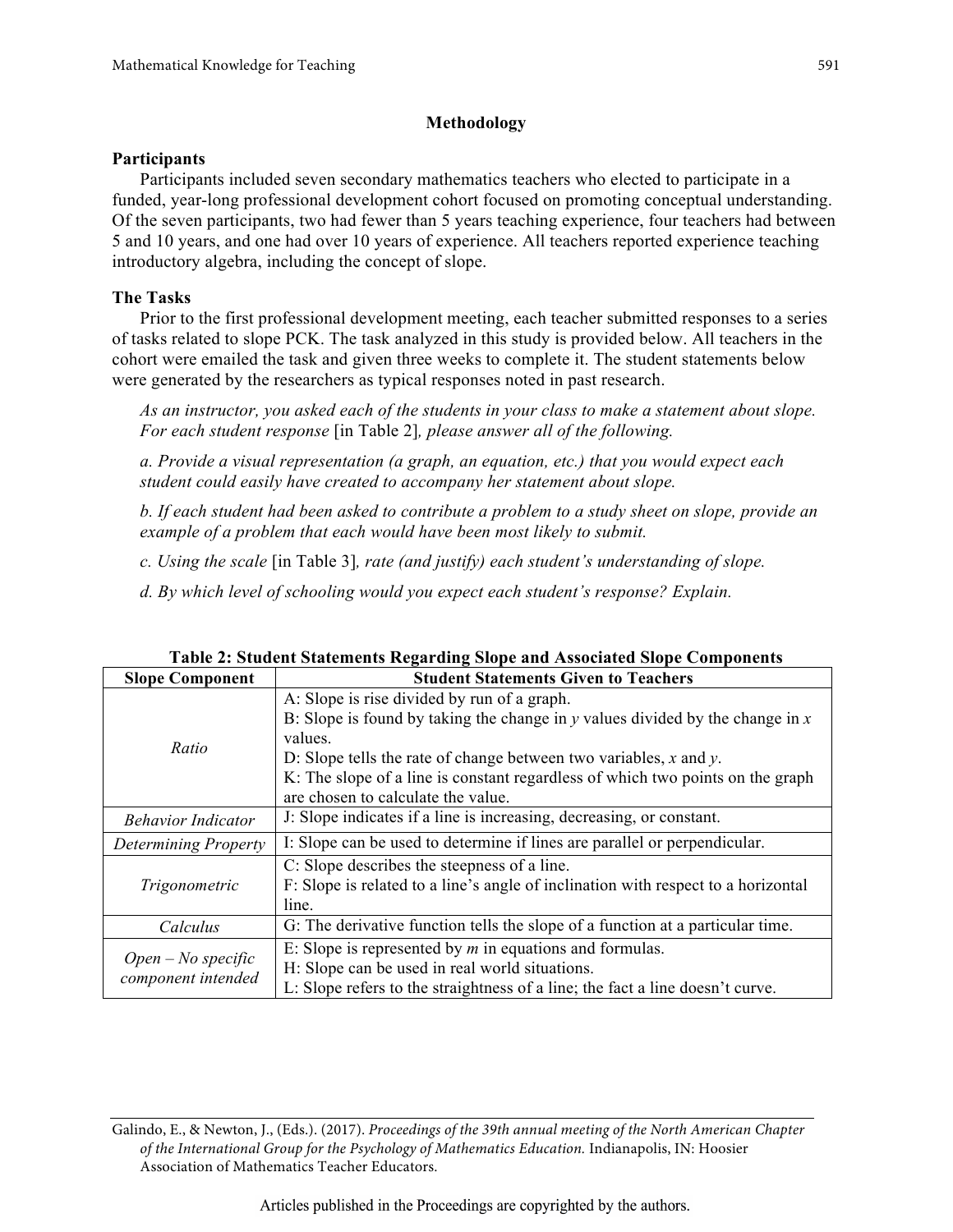|             | 1 - Strictly Procedural                                                                                                                                              | 2- Procedural with Limited<br>Conceptual                                                                                                                  | 3- Emerging Conceptual                                                                                 | 4- Robust Conceptual<br>Understanding                                                                                             |
|-------------|----------------------------------------------------------------------------------------------------------------------------------------------------------------------|-----------------------------------------------------------------------------------------------------------------------------------------------------------|--------------------------------------------------------------------------------------------------------|-----------------------------------------------------------------------------------------------------------------------------------|
| Description | Demonstrates a strictly<br>procedural focus on how to<br>calculate slope through rote<br>manipulation without any<br>interpretation of the meaning<br>of the concept | Demonstrates a primarily<br>procedural focus on how to<br>calculate slope with very<br>limited attention to<br>interpreting the meaning of<br>the concept | Demonstrates an<br>understanding of the<br>meaning of slope in a<br>particular situation or<br>context | Demonstrates a flexible,<br>deep understanding of slope<br>that allows for<br>understanding in multiple<br>situations or contexts |

**Table 3: Scale for Rating Each Student's Understanding of Slope**

## **Data Analysis**

Using the slope network (from Table 1), two researchers coded the teachers' responses to parts *a* and *b* of the task for the slope components and the visual or non-visual subcomponent evidenced. A number of responses did not provide enough detail to code the conceptual versus procedural subcomponents, so this coding was omitted. The researchers also recorded each teacher's rating of student understanding and recorded the level of schooling at which the teacher expected such a response. The schooling responses were categorized into PreAlgebra, AlgebraI/II, Geometry/Trig/Precalculus, and Calculus categories. The researchers completed all coding independently before meeting to compare codes. When discrepancies were found, a third researcher was brought in to discuss the coding until a consensus was reached. When all the data had been coded, all three researchers looked for trends within and across teachers' responses.

## **Results and Discussion**

The teachers' responses to the student statements are summarized in Table 4. For each student statement (A-L), the first column indicates the slope component(s) and subcomponent(s) illustrated in the teachers' responses to parts *a* and *b* of the task. The data were combined for these parts of the task. Thus, only one slope component is recorded when the teacher used the same component for both the representation and example. When two slope components are listed, that means that the teacher included both slope components in both parts of the tasks or that the teacher included one component in part *a* and the other in part *b*.

| Tchr           | <b>Hypothetical Student Statements</b> |   |                  |                     |             |                     |                    |                     |          |         |                      |               |                  |                     |                  |               |                  |                     |           |                     |             |                          |                          |                     |
|----------------|----------------------------------------|---|------------------|---------------------|-------------|---------------------|--------------------|---------------------|----------|---------|----------------------|---------------|------------------|---------------------|------------------|---------------|------------------|---------------------|-----------|---------------------|-------------|--------------------------|--------------------------|---------------------|
|                | A                                      |   | В                |                     | C           |                     | D                  |                     | E        |         | F                    |               | G                |                     | H                |               |                  |                     | J         |                     | K           |                          |                          |                     |
|                | $R_{v}$                                | P | $R_{n}$          | P                   | $1_v$       | $\overline{2}$<br>D | $R_{v}$            | $\overline{2}$<br>P | $B_n$    | P       | $T_{v}$              | 4<br>G        | $C_n$            | $\overline{4}$<br>C | $R_{v}$          | 3<br>P        | $D_n$            | $\overline{4}$<br>А | $R_{v}$   | P                   | $R_n$       | 4<br>D                   | $D_{v}$<br>$R_{n}$       | 2<br>A              |
| $\overline{2}$ | $R_n$<br>$R_{\rm v}$                   | P | $R_n$<br>$R_{v}$ | $\overline{c}$<br>P | 1v          | $\overline{2}$<br>D | $R_{v}$            | 3<br>A              | $R_n$    | P       | $T_{v}$              | 3<br>$\wedge$ | $C_n$            | 3<br>Λ              | $R_n$<br>$R_{v}$ | 3<br>vr       | $D_n$<br>$D_{v}$ | $\overline{2}$<br>А | $B_v$     | $\overline{2}$<br>P | $R_{v}$     | 3<br>A                   | $R_{v}$                  | $\overline{2}$<br>D |
| 3              | $R_v$                                  | P | $R_n$            | $\overline{2}$<br>D | $T_{v}$     | 3<br>D              | $R_v$              | 4<br>-              | $\wedge$ | P       | $T_n$<br>œ.<br>$1_v$ | 3<br>G        | $C_n$<br>$C_{v}$ | 4<br>C              | $\wedge$         | P             | $D_n$<br>$D_{v}$ | $\overline{2}$<br>A | $B_n$     | 3<br>P              | $R_v^*$     | $\overline{2}$<br>D      | ۰                        | 3<br>C              |
| 4              | $B_{\nu}$<br>$R_{v}$                   | P | $R_{n}$          | P                   | T.<br>$1_v$ | D                   | $R_n$              | P                   | $R_{n}$  | л.<br>А | $T_{v}$              | 3<br>A        | $C_n$            | C                   | $\wedge$         | А             | $D_n$<br>$D_v$   | 3<br>A              | $B_{\nu}$ | P                   | $R_{v}$     | $\overline{2}$<br>P      | $\wedge$                 |                     |
| 5              | $R_{v}$                                | P | $R_n$            | A                   | $T_{v}$     | 3<br>D              | $B_v^*$<br>$R_{n}$ | 3<br>A              | $\wedge$ | P       | Tv                   | 3<br>A        | $C_n$            | $\overline{4}$<br>C | $R_n$            | 3<br>P        | $D_n$            | $\overline{2}$<br>А | $B_n$     | $\overline{2}$<br>P | $R_v$       | $\overline{\phantom{a}}$ | $\overline{\phantom{a}}$ | ۰.                  |
| 6              | $R_{v}$                                | P | $R_n$            | 2<br>A              | $T_{v}$     | D                   | $R_n$              | 3<br>A              | $\wedge$ | P       | $R_v$                | 3<br>A        | $C_n$            | C                   | $R_n$            | 3<br>A        | $D_n$            | $\overline{2}$<br>A | $B_n$     | P                   | $R_n^*$     | 3<br>A                   | $R_{v}$                  | P                   |
| $\mathbf{r}$   | $R_{\rm v}$                            | D | $R_{n}$          | 2<br>D              | $1_v$       | 3<br>D              | $R_n$              | 4<br>D              | $R_{n}$  | D       | $\wedge$             | 3<br>$\wedge$ | Cn               | $\Omega$<br>C       | $\wedge$         | $\Omega$<br>G | $D_n$<br>D       | $\overline{2}$<br>А | $B_{\nu}$ | $\overline{2}$<br>D | $R_{\rm w}$ | $\overline{2}$<br>D      | $\wedge$                 | $\Omega$<br>А       |

**Table 4: Teacher Responses to Students' Statements about Slope**

Key: P=PreAlgebra, A=AlgI/II, G=Geometry/Trigonometry/Precalculus, C=Calculus, vr=varies

In a few instances, the researchers thought the response showed strong promise of indicating the conceptual subcomponent according to the slope network. In those cases, an asterisk is marked in the table. The second column reports teachers' responses to part *c* regarding the procedural versus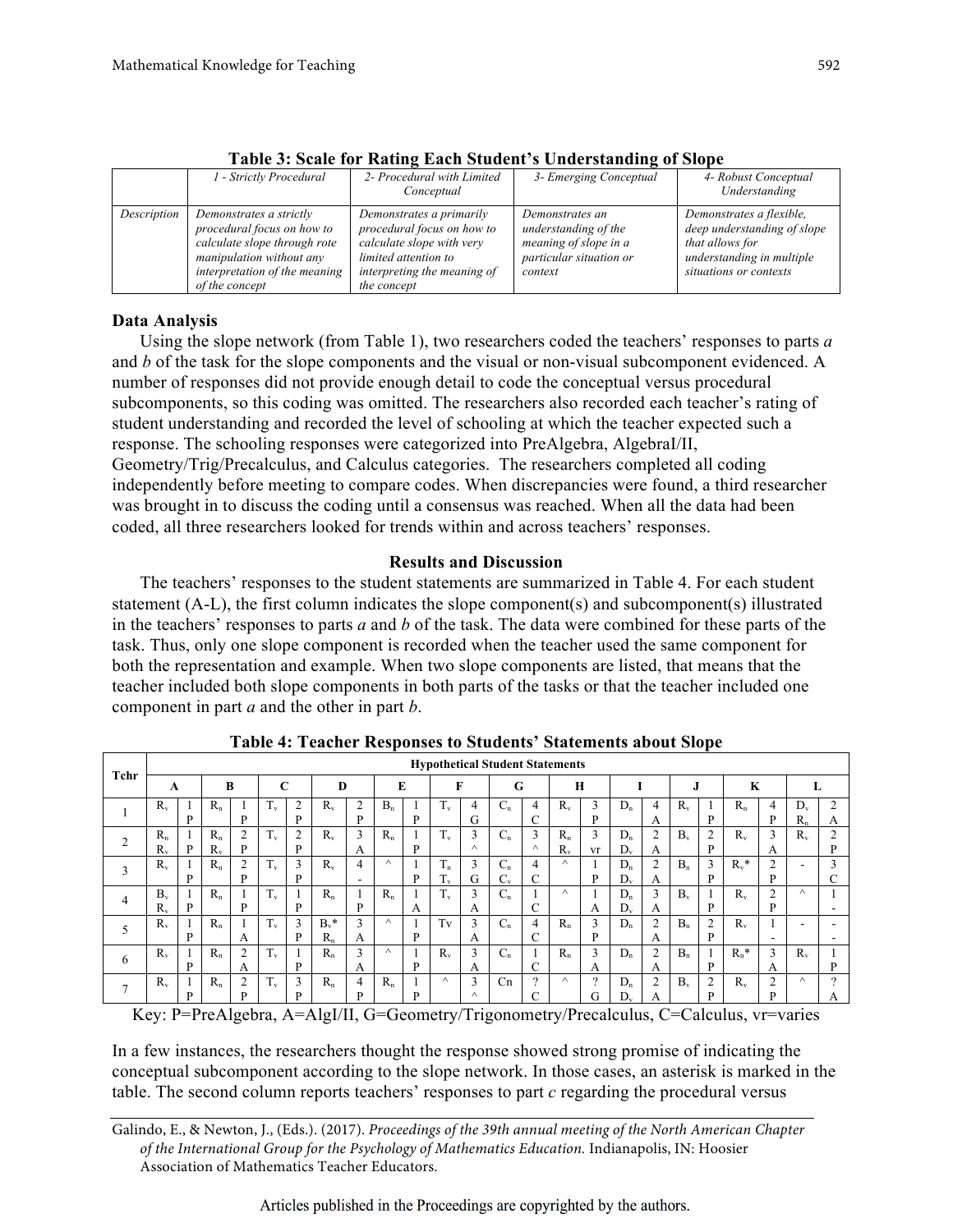conceptual rating (on the 1 to 4 scale). We distinguish between responses that did not align with any slope component  $(^\wedge)$ , were left blank  $(-)$ , or acknowledged uncertainty of how to interpret the given statement (?). Part *d* responses are below those to part *c* in Table 2. Consider the row 1 and column A intersection in the table. It reveals Teacher 1 responded to student statement A by providing a representation and example problem aligned with the *Ratio (visual)* component of slope, rated the statement as *1 (strictly procedural)* and placed the statement in PreAlgebra.

In the following sections, we report on teacher responses to the specific student statements in light of the anticipated slope components (from Table 2).

## **Results for Ratio Components**

**Statements A, B, D (***Ratio* **component)**. All seven teachers' responses to these statements included the *Ratio* component. Furthermore, all teachers included a visual interpretation of statement A and a non-visual interpretation of statement B, as expected. Interesting trends emerge across the various *Ratio* components. Although statements A, B, and D all express that slope is a ratio, statement A describes it visually, statement B does so non-visually, and statement D describes it as a rate of change. Despite the statements' similarity, teachers interpreted them quite differently. All teachers rated statement A as strictly procedural and at the PreAlgebra level. Five of the seven teachers rated statement B (that had received  $R_n$  codes) as either more advanced in grade level or more conceptual (or both) than statement A (that had received  $R<sub>v</sub>$  codes). Teachers 1 and 4 rated both statements as strictly procedural and at the PreAlgebra level. For the rest of these teachers, the visual approach seemed to be de-valued, as was apparent in many teachers' written explanations. Teacher 2 wrote, "B understands the idea of the slope as the change in the values, instead of just rise over run," and Teacher 7 wrote, "B is using academic vocabulary that suggests that she has a basic understanding of slope." Furthermore, six teachers reported that statement D was more conceptual or more advanced (i.e., grade level) than both the other ratio statements. Several teachers related the "rate of change" language of statement D to using slope in real world situations. Teacher 2 explained, "D has a firm grasp on how slope is applied in real life scenarios," and Teacher 3 justified her rating of this statement as robust conceptual understanding by stating, "the student understands the concept and can relate it to everyday solutions." These teachers are equating the phrase "rate of change" with slope applied to real world situations and conceptual understandings of slope.

**Statement K (***Ratio* **component)**. Responses to this statement varied from strictly procedural to robust conceptual. Teachers tended to put it at the PreAlgebra or Algebra level. Teachers 3 and 6 provided sample problems that the researchers felt showed promise of relating to the conceptual *Ratio* subcomponent, with Teacher 3 doing so with a visual emphasis while Teacher 6 did so in a strictly non-visual manner.

# **Results for Other Components**

**Statements C, F (***Trigonometric* **component)**. Teachers' responses to statement C were quite consistent. Despite the researchers' interpretation of this statement as being open to visual and nonvisual sub-components, every teacher's response emphasized a visual interpretation. These often included graphs of several lines with varying slopes, indicating that the line got steeper as the absolute value of slope increased. Interestingly, four teachers provided a real world context comparing two or more roads or roofs and making reference to steepness. Despite the potential to link steepness to the slope in these contexts, none of these teachers did so in a meaningful way that involved reference to the angle of inclination nor described steepness in terms of a ratio. All seven teachers saw statement C as a PreAlgebra interpretation of slope, with some variation in whether it was more procedural or more conceptual. Statement F was seen as emerging or conceptually robust by all teachers, and was categorized at the Algebra I/II level or later. Most teachers' responses emphasized a visual interpretation. Teachers' 6 and 7 responses suggested their inabilities to interpret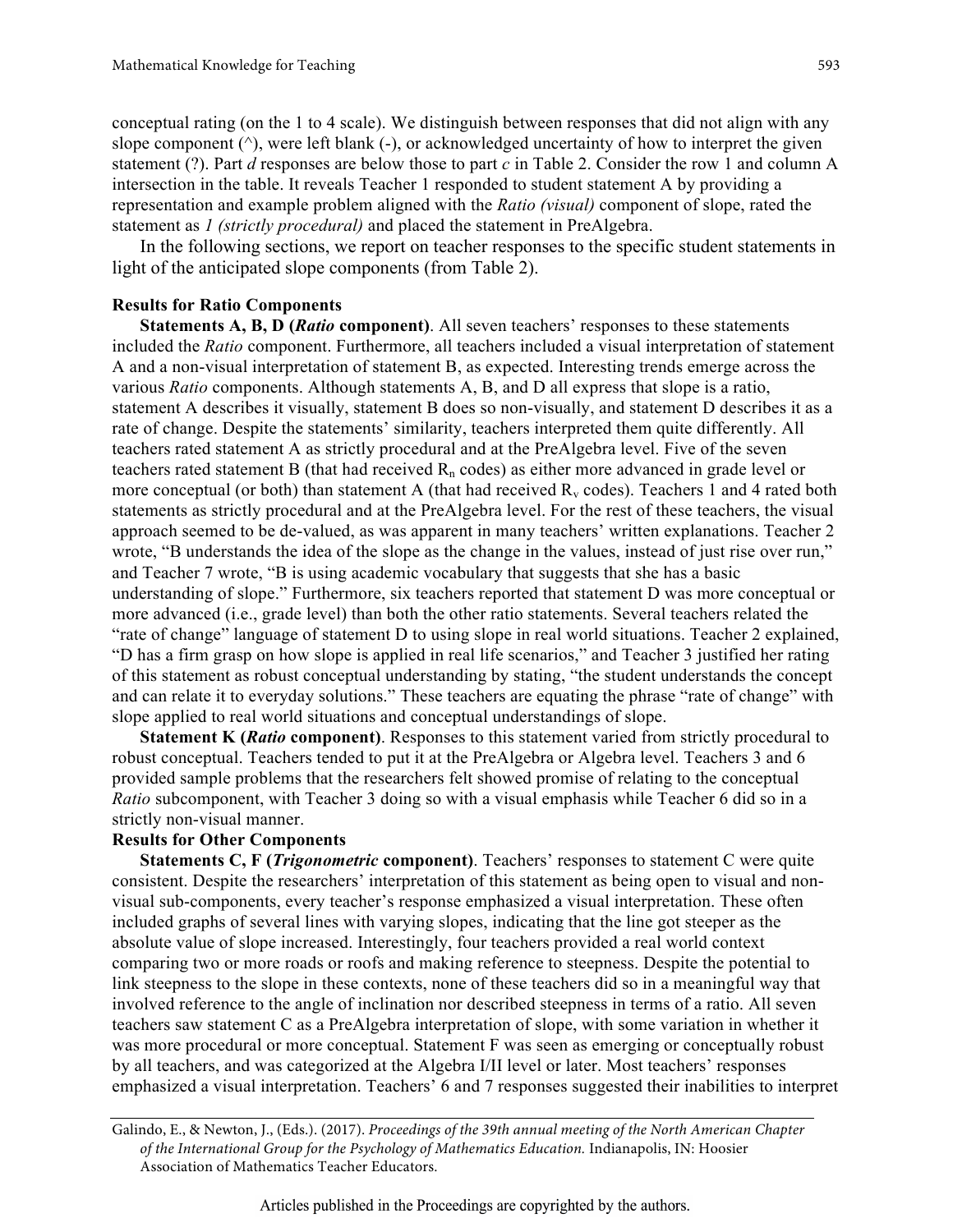this statement or place it in the curriculum.

**Statement J (***Behavior Indicator* **component)**. All teachers saw this as a PreAlgebra interpretation of slope, and six of the seven teachers' responses illustrated the *Behavior Indicator* component split equally between visual and non-visual interpretations. Visual interpretations tended to show graphs of increasing, decreasing, and horizontal lines with positive, negative, and zero slopes labeled accordingly. Non-visual representations tended to give the equation of a linear relationship and described the relationship in terms of the parameter *m* in the equation. Teacher 1 provided a graph of a line and asked whether it was increasing, decreasing, or constant but never linked this with slope. Thus, this response could not be linked with any slope component. Teacher 1's sample problem presented the graph of a horizontal line and asked what the graph represents. The research team interpreted this as asking for the equation of the line—which would not require use of the *Behavior Indicator* component. All but one teacher saw this statement as more procedural than conceptual (1 and 2 ratings).

**Statement I (***Determining Property* **component)**. Teachers' responses consistently evidenced the intended component. Non-visual representations generally presented two linear equations and asked whether the lines were parallel, perpendicular, or neither. Four teachers incorporated both visual and non-visual representations in their responses. Responses incorporating both representations included equations and graphs of the lines—showing how the relationship between the slopes was displayed graphically via lines that never intersected, intersected in right angles, or intersected in some other way. There was very little variation in the example problems and representations presented. All seven teachers agreed this notion of slope would appear in Algebra I/II, and most teachers rated this as a 2 (mostly procedural understanding), with one 3 and one 4 rating. Overall, the teachers were in agreement with where this fits in the curriculum.

**Statement G (***Calculus* **component)**. It is interesting that with this open statement, only one teacher linked this to a visual representation of a function's graph with tangent lines drawn at various points. Most teachers included  $f'(x)$  notation and provided an example involving finding the derivative of a polynomial. Six of the seven teachers unsurprisingly placed this conception as occurring in Calculus. There was, however, great variation in whether teachers viewed this as procedural or conceptual in nature. Two teachers rated this as strictly procedural and three teachers rated it as robust conceptual understanding, highlighting a very distinct mismatch. Teacher 7 indicated that she was not sure how to rate this problem.

**Statement E (***open -* **no component)**. Three teachers' responses to statement E did not link any understanding of slope to the statement. Each gave a problem or representation that provided an equation in slope-intercept form and then labeled *m* in the equation as the slope with no indication of what *m* meant for the equation or its graph. Three of the remaining teachers linked this statement with R<sub>n</sub>, acknowledging *m* in the equation  $y=mx+b$  and writing  $m=(y_2-y_1)/(x_2-x_1)$ . It is interesting that these teachers viewed these algebraic representations as related, especially since none showed how one formula could be manipulated to achieve the other. All teachers viewed this understanding as strictly procedural, and all but one placed it in PreAlgebra.

**Statement H (***open -* **no component)**. The researchers expected this statement to elicit a variety of slope components in teachers' responses, but the teachers' responses were relatively uniform. Four of the teachers linked this statement to the *Ratio* component of slope, with two teachers focusing on non-visual aspects, one on visual aspects, and one on both. The link with the *Ratio* component was made via an equation or graph labeled with real world variables and a description of the slope in terms of the problem context. The final three teachers provided responses that could not be coded as indicating any slope understanding. For instance, Teacher 3 sketched a picture of a car driving up what appeared to be a hill with no indication of how slope was demonstrated. The others acknowledged that the statement itself did not indicate much about the student's understanding.

Galindo, E., & Newton, J., (Eds.). (2017). *Proceedings of the 39th annual meeting of the North American Chapter of the International Group for the Psychology of Mathematics Education.* Indianapolis, IN: Hoosier Association of Mathematics Teacher Educators.

Articles published in the Proceedings are copyrighted by the authors.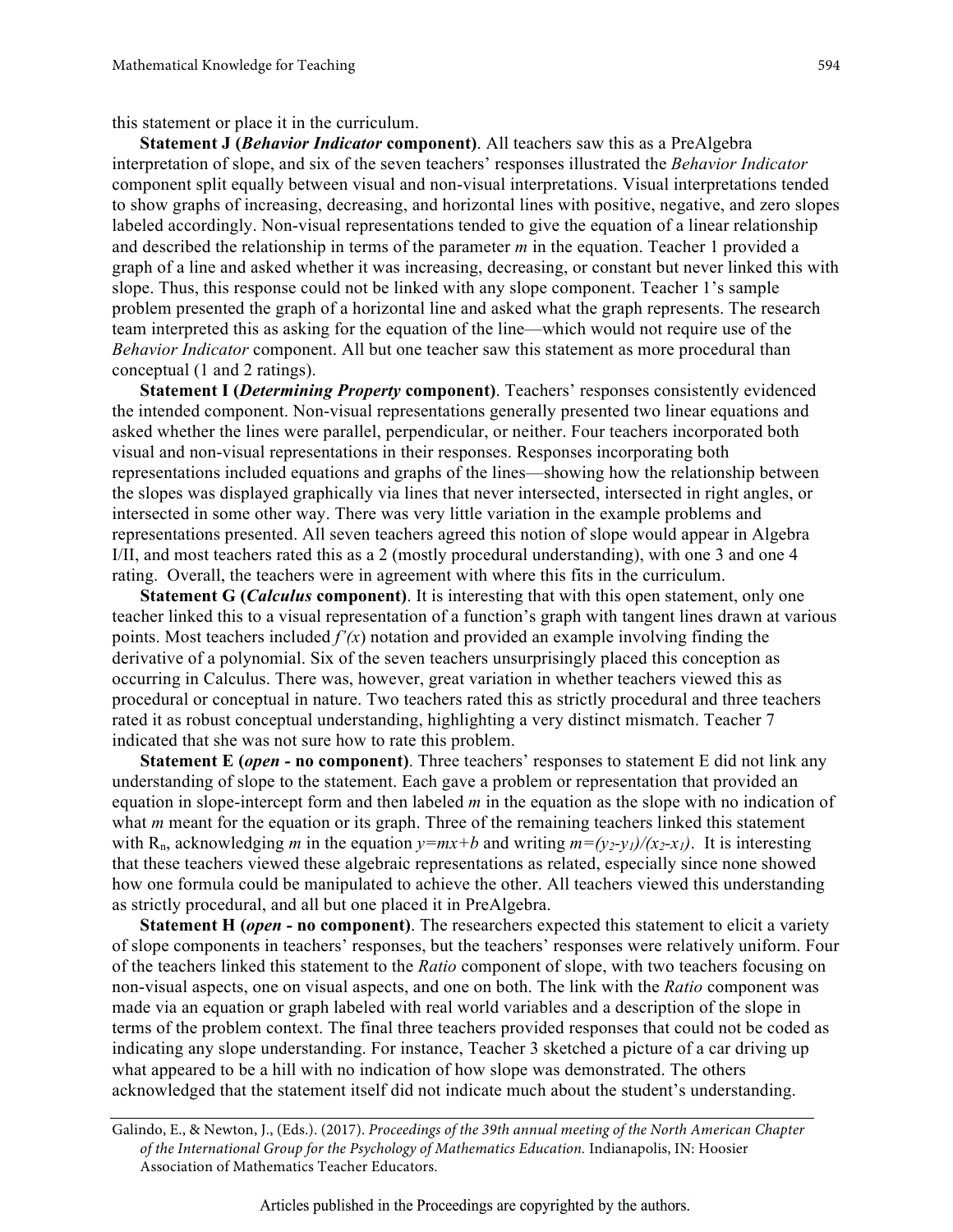Teacher 4 wrote: "H does not show much with this statement. Sure it can be used in real world situations but how? If she knows how, then we are getting somewhere." Thus, this code does not mean that this teacher misinterpreted this student's understanding, but acknowledged the lack of clarity in the statement itself. In terms of responses, the most interesting result may be the absence of the *Trigonometric* component. One of the fundamental uses of slope in real world situations is to consider steepness of physical objects (e.g., ramps). In the one instance where such a connection was hinted at, the connection stopped short of showing how slope was demonstrated. The ratings and grade levels for this statement varied greatly. Interestingly, the three teachers who did not attach this statement to any particular conception of slope ranked it as strictly procedural. The remaining four teachers, who had interpreted this statement as being linked with the *Ratio* component, all rated the statement as mostly conceptual. For those teachers who linked this to a *Ratio* component, they seemed to value the use of *Ratio* in a real world context as indicating a more robust understanding of slope.

**Statement L (***open -* **no component)**. Statement L proved to be surprisingly difficult for teachers to interpret. Only three teachers provided codable responses, with two stating that they did not understand L's statement and the remaining two providing vague responses that couldn't be coded (e.g., a graph of a line and the graph of a curve with no mention or indication of slope on the graph). Of the three who did provide codable responses, two interpreted it using visual aspects by providing the graph of a line and describing in words or denoting on the graph that every time "you move right one unit on the graph, the corresponding vertical change on the graph is constant." This was accompanied by statements such as "therefore the function will be a line." Teacher 1 linked this statement with the *Determining Property* by asking how many lines can be drawn through a given point with a specified slope. She also asked whether three points lie on the same line, linking to  $R_n$ . Teachers' responses regarding grade-level and knowledge rankings varied greatly, adding to evidence of their overall uncertainty about this statement.

#### **Implications**

The results reveal important insight into the teachers' PCK in terms of their KCC and KCS. In particular, teachers' responses revealed (1) their valuation of academic language, (2) the nature of real world problems for slope and (3) their views of slope beyond the algebra curriculum.

#### **Value of Academic Language**

The responses to statements A, B, and D suggest that teachers value student use of academic terminology. Although attending to precision and using correct mathematical terminology is a key part of the mathematics curriculum (NGA & CCSSO, 2010), these results raise a red flag that teachers may equate academic terminology with conceptual understanding. Teachers' responses to statements A and B suggest that the teachers may devalue visual thinking by equating it with nonmathematical terminology. Likewise, responses to statement D suggest teachers valued the academic language of "rate of change" even though that expression could be used as a mnemonic just as "rise" over run" often is. Together, these results highlight two important aspects of teachers' KCS: (1) distinguishing between students' use of terminology and their understanding of the terminology and (2) encouraging students to connect multiple representations to integrate academic terminology with visual reasoning.

## **Rate of Change and Real World Situations**

Teachers' responses also revealed some interesting trends related to the role of real world situations in students' learning about slope. The real world situations provided by teachers either demonstrated the *Ratio* component within the context of a functional situation (e.g., time worked versus dollars earned) or the *Trigonometric* component within the context of physical situations (e.g.,

Galindo, E., & Newton, J., (Eds.). (2017). *Proceedings of the 39th annual meeting of the North American Chapter of the International Group for the Psychology of Mathematics Education.* Indianapolis, IN: Hoosier Association of Mathematics Teacher Educators.

595